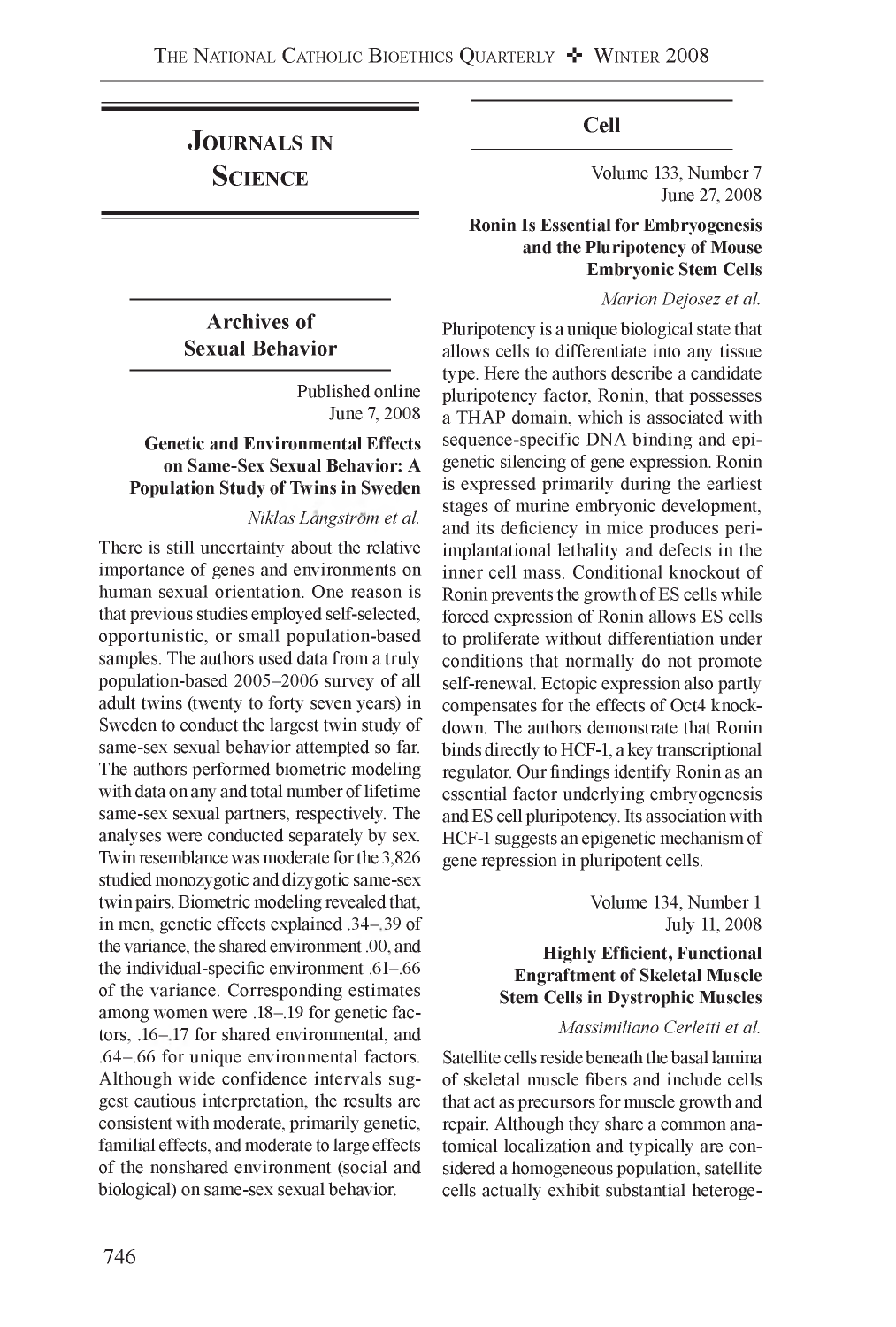neity. The authors used cell-surface marker expression to purify from the satellite cell pool a distinct population of skeletal muscle precursors (SMPs) that function as muscle stem cells. When engrafted into muscle of dystrophin-deficient mdx mice, purified SMPs contributed to up to 94 percent of myofibers, restoring dystrophin expression and significantly improving muscle histology and contractile function. Transplanted SMPs also entered the satellite cell compartment, renewing the endogenous stem cell pool and participating in subsequent rounds of injury repair. Together, these studies indicate the presence in adult skeletal muscle of prospectively isolatable muscle-forming stem cells and directly demonstrate the efficacy of myogenic stem cell transplant for treating muscle degenerative disease.

> Volume 134, Number 1 July 11, 2008

# An RNAi Screen of Chromatin Proteins Identifies Tip60-p400 as a Regulator of Embryonic Stem Cell Identity

*Thomas G. Fazzio et al.*

Proper regulation of chromatin structure is necessary for the maintenance of cell typespecific gene expression patterns. The embryonic stem cell (ESC) expression pattern governs self-renewal and pluripotency. Here, the authors present an RNAi screen in mouse ESCs of 1008 loci encoding chromatin proteins. They identified sixty eight proteins that exhibit diverse phenotypes upon knockdown (KD), including seven subunits of the Tip60 p400 complex. Phenotypic analyses revealed that Tip60-p400 is necessary to maintain characteristic features of ESCs. The authors show that p400 localization to the promoters of both silent and active genes is dependent upon histone H3 lysine 4 trimethylation (H3K4me3). Furthermore, the Tip60-p400 KD gene expression profile is enriched for developmental regulators and significantly overlaps with that of the transcription factor Nanog. Depletion of Nanog reduces p400 binding to target promoters without affecting H3K4me3 levels. Together, these data indicate that Tip60-p400 integrates signals from Nanog and H3K4me3 to regulate gene expression in ESCs.

> Volume 134, Number 5 September 5, 2008

## Disease-Specific Induced Pluripotent Stem Cells

*I. H. Park et al.*

Tissue culture of immortal cell strains from diseased patients is an invaluable resource for medical research but is largely limited to tumor cell lines or transformed derivatives of native tissues. Here we describe the generation of induced pluripotent stem (iPS) cells from patients with a variety of genetic diseases with either Mendelian or complex inheritance; these diseases include adenosine deaminase deficiency-related severe combined immunodeficiency (ADA-SCID), Shwachman-Bodian-Diamond syndrome (SBDS), Gaucher disease (GD) type III, Duchenne (DMD) and Becker muscular dystrophy (BMD), Parkinson disease (PD), Huntington disease (HD), juvenile-onset, type 1 diabetes mellitus (JDM), Down syndrome (DS)/trisomy 21, and the carrier state of Lesch-Nyhan syndrome. Such diseasespecific stem cells offer an unprecedented opportunity to recapitulate both normal and pathologic human tissue formation in vitro, thereby enabling disease investigation and drug development.

# **Cell Stem Cell**

Volume 3, Number 1 July 3, 2008

# Efficient Hematopoietic Differentiation of Human Embryonic Stem Cells on Stromal Cells Derived from Hematopoietic Niches

*Maria Ledran et al.*

Hematopoietic stem cells derived from human embryonic stem cells (hESCs) could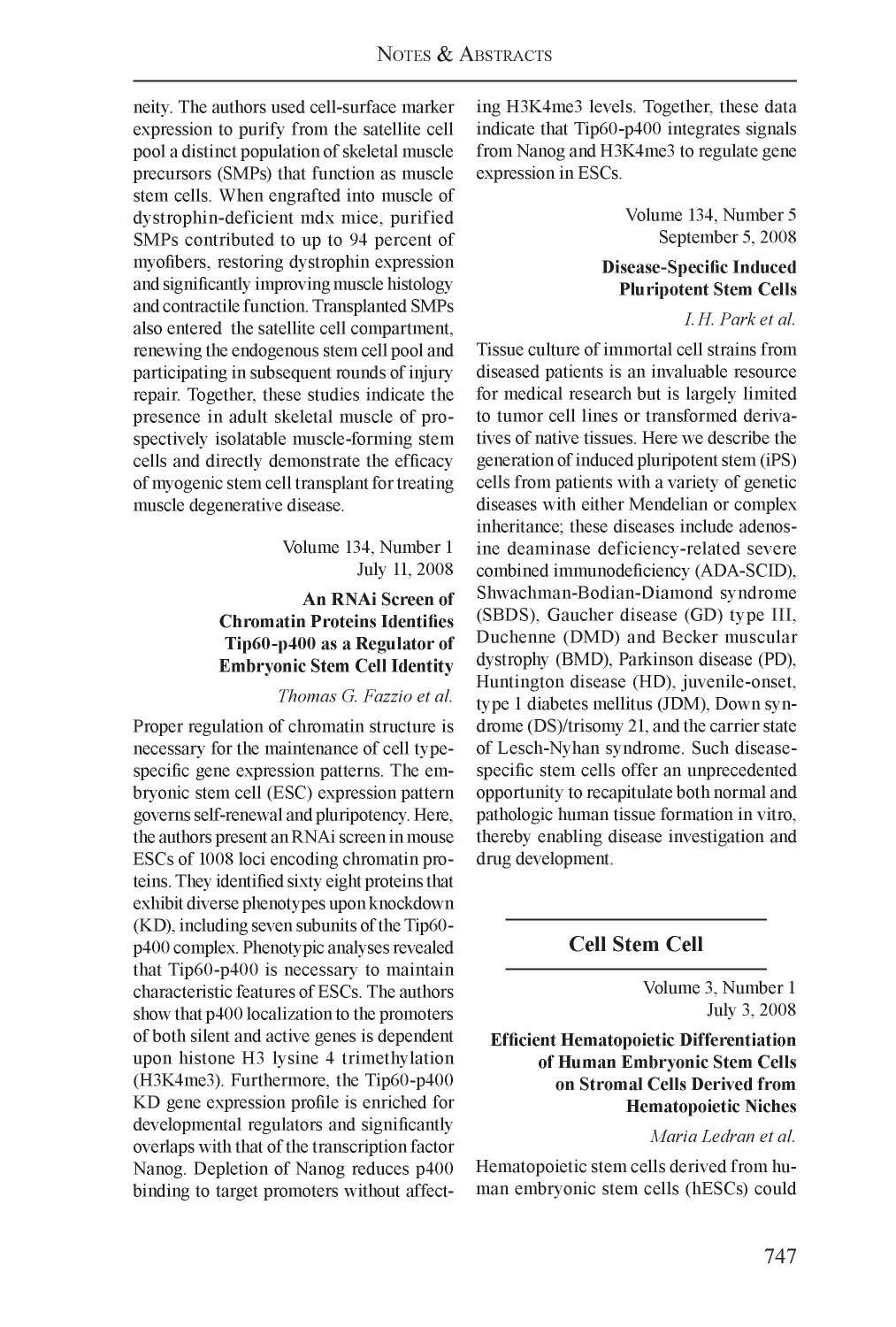provide a therapeutic alternative to bone marrow transplants, but the efficiency of currently available derivation protocols is low. In this study, the authors investigated whether coculture with monolayers of cells derived from mouse AGM and fetal liver, or with stromal cell lines derived from these tissues, can enhance hESC hematopoietic differentiation. We found that under such conditions hESC-derived differentiating cells formed early hematopoietic progenitors, with a peak at day eighteen to twenty one of differentiation that corresponded to the highest CD34 expression. These hESCderived hematopoietic cells were capable of primary and secondary hematopoietic engraftment into immunocompromised mice at substantially higher levels than described previously. Transcriptional and functional analysis identified  $TGF- $\beta$ 1$  and TGF- $\beta$ 3 as positive enhancers of hESC hematopoietic differentiation that can further stimulate this process when added to the culture. Overall, the authors' findings represent significant progress toward the goal of deriving functional hematopoietic stem cells from hESCs.

> Volume 3, Number 1 July 3, 2008

## Extensive Hematopoietic Stem Cell Generation in the AGM Region via Maturation of VE-Cadherin+CD45+ Pre-Definitive HSCs

#### *Samir Taoudi et al.*

Elucidating the mechanisms underlying hematopoietic stem cell (HSC) specification and expansion in the embryo has been hampered by the lack of analytical cell culture systems that recapitulate in vivo development. Here, the authors describe an ex vivo model that facilitates a rapid and robust emergence of multipotent long-term repopulating HSCs in the embryonic AGM region. Because this method includes a cell dissociation step prior to reconstruction of a three-dimensional functional tissue and preserves both stromal and hematopoietic elements, it allowed the authors to identify the direct ancestry of the rapidly expanding

HSC pool. They demonstrate that extensive generation of definitive HSCs in the AGM occurs predominantly through the acquisition of stem characteristics by the VE-cadherin+CD45+ population.

> Volume 3, Number 3 September 11, 2008

# A Drug-Inducible System for Direct Reprogramming of Human Somatic Cells to Pluripotency

#### *Dirk Hockemeyer et al.*

Current approaches to reprogram human somatic cells to pluripotent iPSCs utilize viral transduction of different combinations of transcription factors. These protocols are highly inefficient because only a small fraction of cells carry the appropriate number and stoichiometry of proviral insertions to initiate the reprogramming process. Here the authors have generated genetically homogeneous "secondary" somatic cells, which carry the reprogramming factors as defined doxycycline (DOX)-inducible transgenes. These cells were obtained by infecting fibroblasts with DOX-inducible lentiviruses, isolating "primary" iPSCs in the presence of the drug, and finally differentiating to "secondary" fibroblasts. When "secondary" fibroblast lines were cultured in the presence of DOX without further viral infection, up to 2 percent of the cells were reprogrammed to pluripotent "secondary" human iPSCs. This system will facilitate the characterization of the reprogramming process and provides a unique platform for genetic or chemical screens to enhance reprogramming or replace individual factors.

> Volume 3, Number 3 September 11, 2008

# A High-Efficiency System for the Generation and Study of Human Induced Pluripotent Stem Cells

#### *Nimet Maherali et al.*

Direct reprogramming of human fibroblasts to a pluripotent state has been achieved through ectopic expression of the transcrip-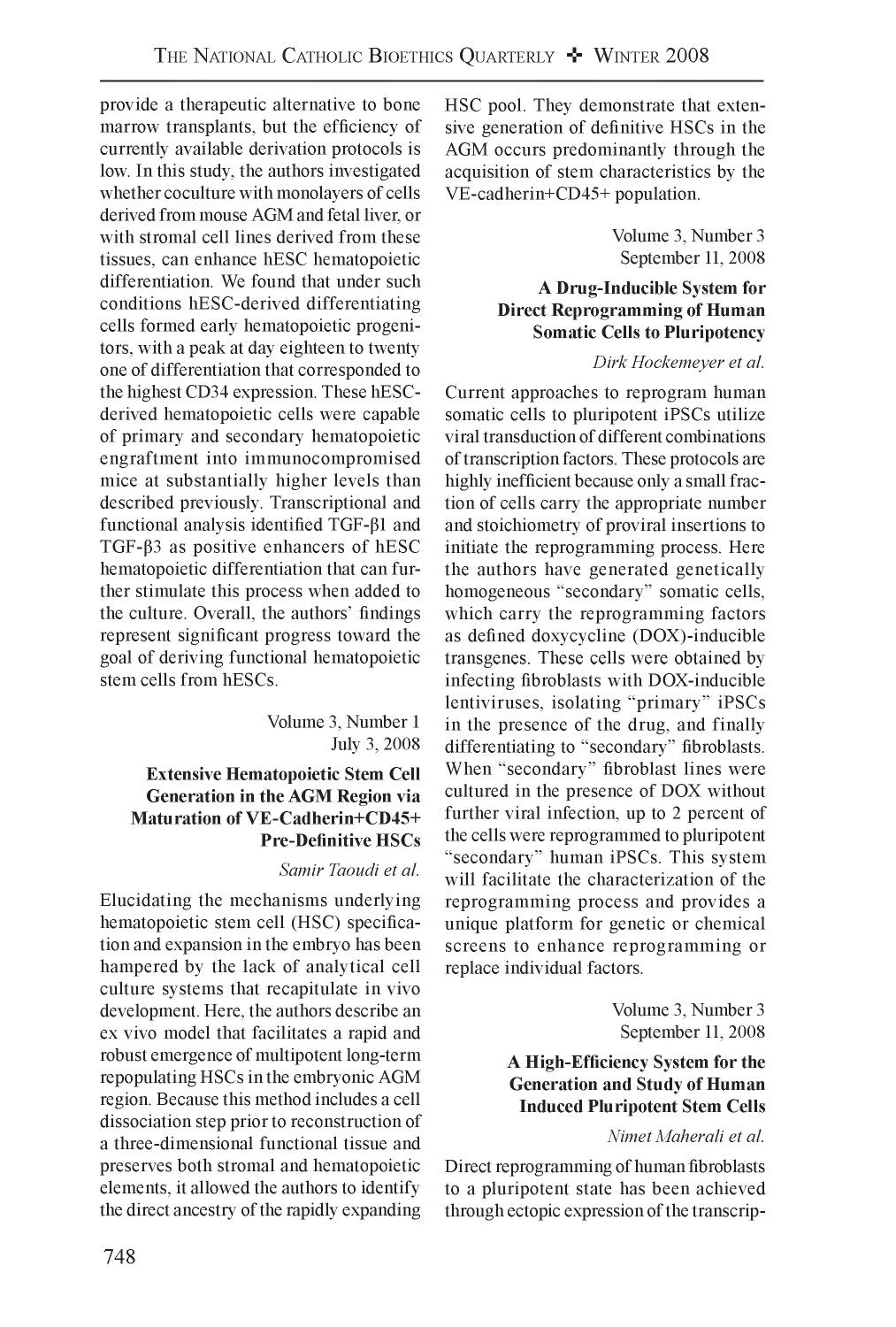tion factors OCT4, SOX2, and either cMYC and KLF4 or NANOG and LIN28. Little is known, however, about the mechanisms by which reprogramming occurs, which is in part limited by the low efficiency of conversion. To this end, the authors sought to create a doxycycline-inducible lentiviral system to convert primary human fibroblasts and keratinocytes into human induced pluripotent stem cells (hiPSCs). hiPSCs generated with this system were molecularly and functionally similar to human embryonic stem cells (hESCs), demonstrated by gene expression profiles, DNA methylation status, and differentiation potential. While expression of the viral transgenes was required for several weeks in fibroblasts, The authors found that ten days was sufficient for the reprogramming of keratinocytes. Using our inducible system, they developed a strategy to induce hiPSC formation at high frequency. Upon addition of doxycycline to hiPSC-derived differentiated cells, the authors obtained "secondary" hiPSCs at a frequency at least one hundred-fold greater than the initial conversion. The ability to reprogram cells at high efficiency provides a unique platform to dissect the underlying molecular and biochemical processes that accompany nuclear reprogramming

> **Journal of Biological Chemistry**

> > Published Online September 9, 2008

#### Generation of Insulin-Secreting Islet-Like Clusters from Human Skin Fibroblasts

#### *Keisuke Tateishi et al.*

Increasing evidence suggests that islet cell transplantation for patients with type I diabetes holds great promise for achieving insulin independence. However, the extreme shortage of matched organ donors and the necessity for chronic immunosuppression has made it impossible for this treatment to be used for the general diabetic population. Recent success in generating insulin-secreting islet-like cells from human ES cells, in combination with the success in deriving human ES cell-like induced pluripotent stem (iPS) cells from human fibroblasts by defined factors have raised the possibility that patient-specific insulin-secreting islet-like cells might be derived from somatic cells through cell fate reprogramming using defined factors. Here the authors confirm that human ES-like iPS cells can be derived from human skin cells by retroviral expression of OCT4, SOX2, c-MYC, and KLF4. Importantly, using a serum-free protocol, they successfully generated insulin-producing islet-like clusters (ILCs) from the iPS cells under feeder-free conditions. The authors demonstrate that, like human ES cells, skin fibroblasts-derived iPS cells have the potential to be differentiated into islet-like clusters through definitive and pancreatic endoderm. The iPS-derived ILCs not only contain C-peptide positive and glucagon positive cells, but also release C-peptide upon glucose stimulation. Thus, their study provides evidence that insulinsecreting ILCs can be generated from skin fibroblasts, raising the possibility that patientspecific iPS cells could potentially provide a treatment for diabetes in the future.

# **Nature**

Volume 454, Number 7200 July 3, 2008

#### Dissecting Direct Reprogramming through Integrative Genomic Analysis

#### *T. S. Mikkelsen et al.*

Somatic cells can be reprogrammed to a pluripotent state through the ectopic expression of defined transcription factors. Understanding the mechanism and kinetics of this transformation may shed light on the nature of developmental potency and suggest strategies with improved efficiency or safety. Here the authors report an integrative genomic analysis of reprogramming of mouse fibroblasts and B lymphocytes.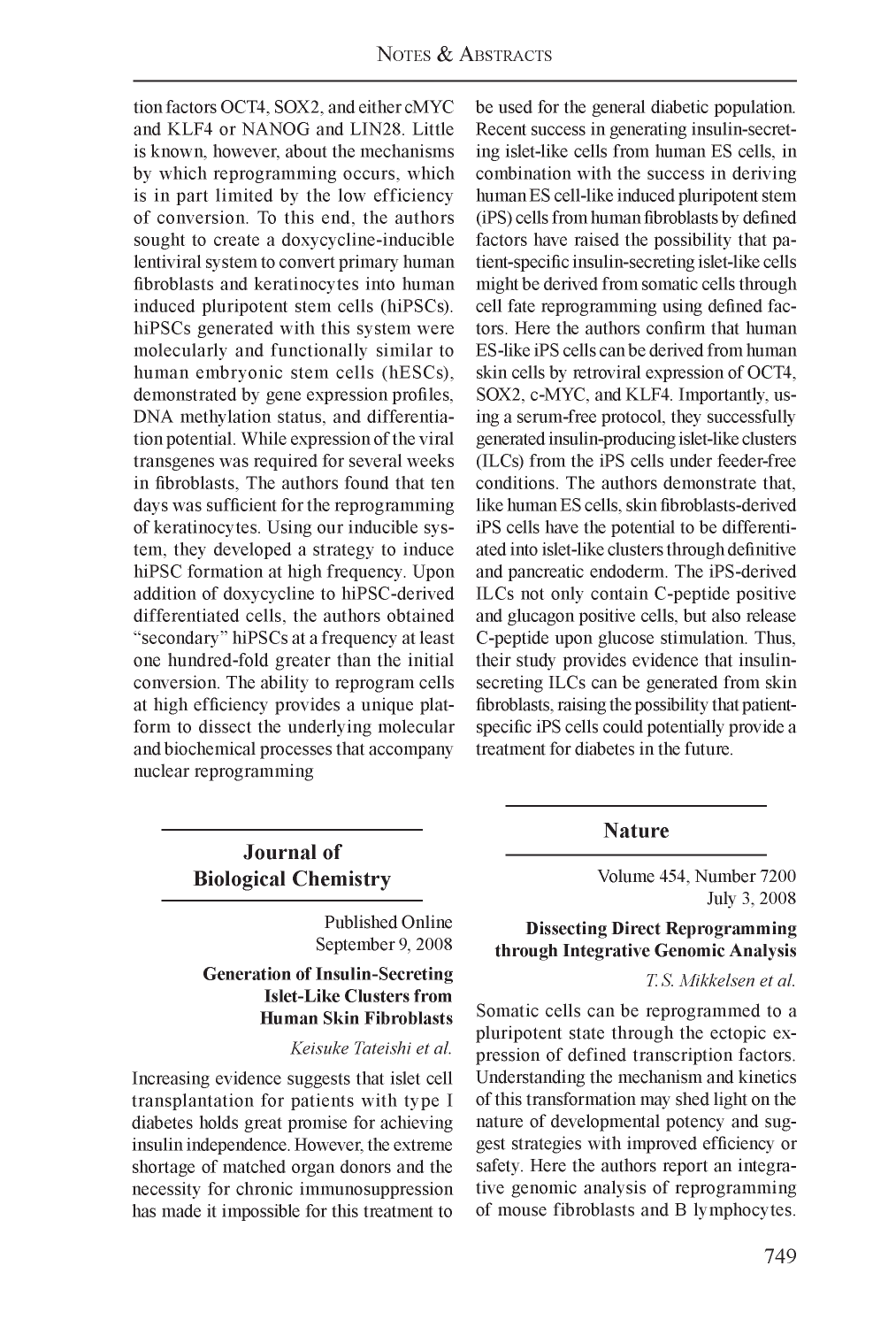Lineage-committed cells show a complex response to the ectopic expression involving induction of genes downstream of individual reprogramming factors. Fully reprogrammed cells show gene expression and epigenetic states that are highly similar to embryonic stem cells. In contrast, stable partially reprogrammed cell lines show reactivation of a distinctive subset of stem-cell-related genes, incomplete repression of lineage-specifying transcription factors, and DNA hypermethylation at pluripotency-related loci. These observations suggest that some cells may become trapped in partially reprogrammed states owing to incomplete repression of transcription factors, and that DNA de-methylation is an inefficient step in the transition to pluripotency. The authors demonstrate that RNA inhibition of transcription factors can facilitate reprogramming, and that treatment with DNA methyltransferase inhibitors can improve the overall efficiency of the reprogramming process.

> Volume 454, Number 7205 August 7, 2008

#### Genome-Scale DNA Methylation Maps of Pluripotent and Differentiated Cells

### *Alexander Meissner et al.*

DNA methylation is essential for normal development and has been implicated in many pathologies including cancer. The authors' knowledge about the genome-wide distribution of DNA methylation, how it changes during cellular differentiation and how it relates to histone methylation and other chromatin modifications in mammals remains limited. Here we report the generation and analysis of genome-scale DNA methylation profiles at nucleotide resolution in mammalian cells. Using high-throughput reduced representation bisulphite sequencing and single-molecule-based sequencing, the authors generated DNA methylation maps covering most CpG islands, and a representative sampling of conserved non-coding elements, transposons and other genomic features, for mouse embryonic stem cells, embryonic-stem-cell-derived and primary neural cells, and eight other primary tis-

sues. Several key findings emerge from the data. First, DNA methylation patterns are better correlated with histone methylation patterns than with the underlying genome sequence context. Second, methylation of CpGs are dynamic epigenetic marks that undergo extensive changes during cellular differentiation, particularly in regulatory regions outside of core promoters. Third, analysis of embryonic-stem-cell-derived and primary cells reveals that "weak" CpG islands associated with a specific set of developmentally regulated genes undergo aberrant hypermethylation during extended proliferation in vitro, in a pattern reminiscent of that reported in some primary tumours. More generally, the results establish reduced representation bisulphite sequencing as a powerful technology for epigenetic profiling of cell populations relevant to developmental biology, cancer and regenerative medicine.

> Volume 455, Number 7211 September 18, 2008

# Regulatory Networks Define Phenotypic Classes of Human Stem Cell Lines

#### *Franz-Josef Muller et al.*

Stem cells are defined as self-renewing cell populations that can differentiate into multiple distinct cell types. However, hundreds of different human cell lines from embryonic, fetal and adult sources have been called stem cells, even though they range from pluripotent cells—typified by embryonic stem cells, which are capable of virtually unlimited proliferation and differentiation—to adult stem cell lines, which can generate a far more limited repertoire of differentiated cell types. The rapid increase in reports of new sources of stem cells and their anticipated value to regenerative medicine has highlighted the need for a general, reproducible method for classification of these cells. The authors report here the creation and analysis of a database of global gene expression profiles, which they call the 'stem cell matrix', that enables the classification of cultured human stem cells in the context of a wide variety of pluripotent, multipotent and differentiated cell types. Using an unsupervised clustering method to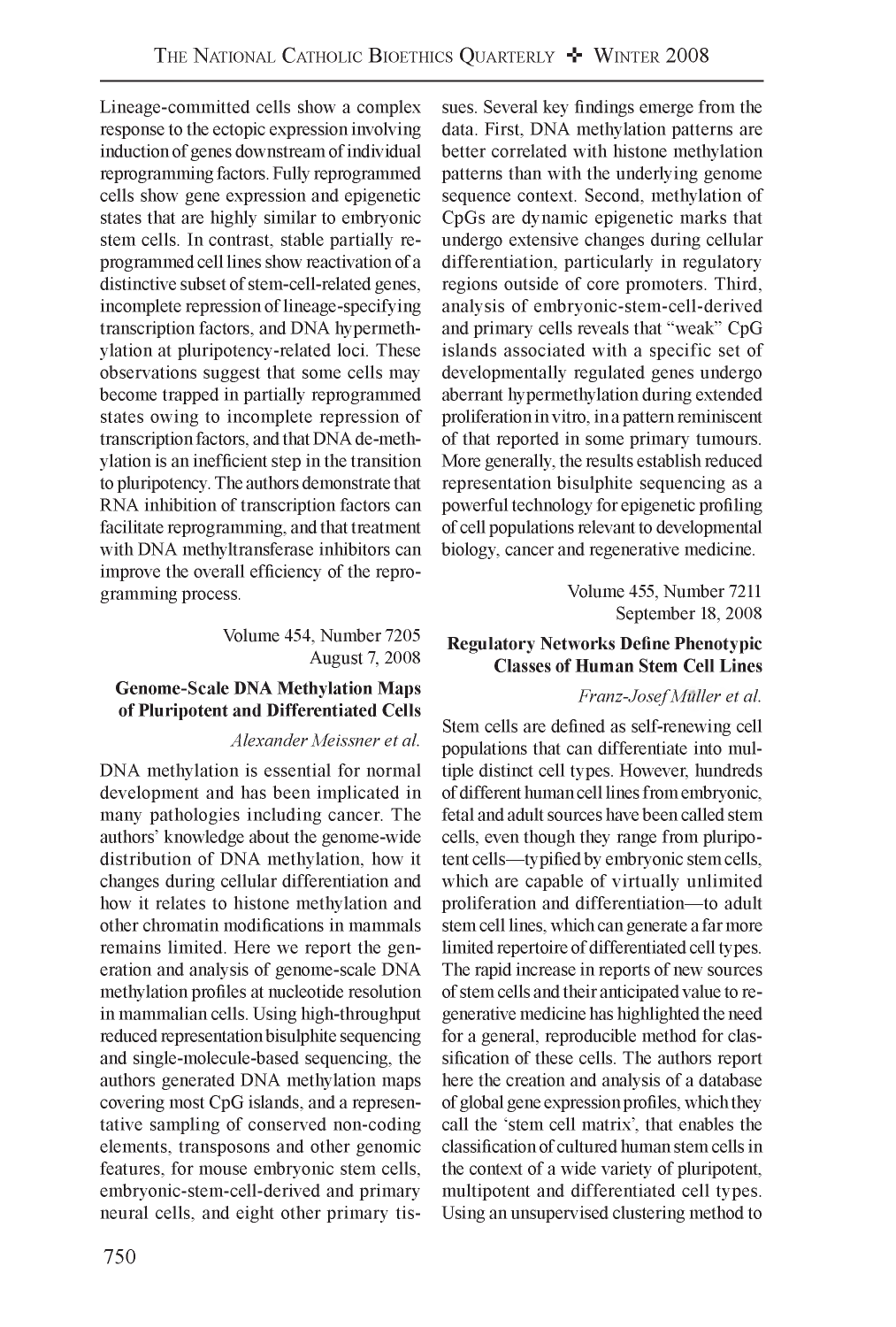categorize a collection of approximately one hundred and fifty cell samples, the authors discovered that pluripotent stem cell lines group together, whereas other cell types, including brain-derived neural stem cell lines, are very diverse. Using further bioinformatic analysis the authors uncovered a protein-protein network (PluriNet) that is shared by the pluripotent cells (embryonic stem cells, embryonal carcinomas and induced pluripotent cells). Analysis of published data showed that the PluriNet seems to be a common characteristic of pluripotent cells, including mouse embryonic stem and induced pluripotent cells and human oocytes. The authors' results offer a new strategy for classifying stem cells and support the idea that pluripotency and selfrenewal are under tight control by specific molecular networks.

# Volume 455, Number 7213 October 2, 2008 In Vivo Reprogramming of Adult Pancreatic Exocrine Cells to **B-Cells**

#### *Quiao Zhou et al.*

One goal of regenerative medicine is to instructively convert adult cells into other cell types for tissue repair and regeneration. Although isolated examples of adult cell reprogramming are known, there is no general understanding of how to turn one cell type into another in a controlled manner. Here, using a strategy of re-expressing key developmental regulators in vivo, the authors identify a specific combination of three transcription factors (Ngn3, also known as Neurog3, Pdxl and Mafa) that reprograms differentiated pancreatic exocrine cells in adult mice into cells that closely resemble beta-cells. The induced beta-cells are indistinguishable from endogenous islet beta-cells in size, shape and ultrastructure. They express genes essential for beta-cell function and can ameliorate hyperglycaemia by remodelling local vasculature and secreting insulin. This study provides an example of cellular reprogramming using defined factors in an adult organ and suggests a general paradigm for directing cell reprogramming without reversion to a pluripotent stem cell state.

#### **Nature Biotechnology**

Volume 26, Number 8 August 2008

## A Drug-Inducible Transgenic System for Direct Reprogramming of Multiple Somatic Cell Types

#### *Marius Wernig et al.*

The study of induced pluripotency is complicated by the need for infection with high-titer retroviral vectors, which results in genetically heterogeneous cell populations. The authors generated genetically homogeneous "secondary" somatic cells that carry the reprogramming factors as defined doxycycline (dox)-inducible transgenes. These cells were produced by infecting fibroblasts with dox-inducible lentiviruses, reprogramming by dox addition, selecting induced pluripotent stem cells and producing chimeric mice. Cells derived from these chimeras reprogram upon dox exposure without the need for viral infection with efficiencies 25- to 50-fold greater than those observed using direct infection and drug selection for pluripotency marker reactivation. The authors demonstrate that (1) various induction levels of the reprogramming factors can induce pluripotency, (2) the duration of transgene activity directly correlates with reprogramming efficiency, (3) cells from many somatic tissues can be reprogrammed and (4) different cell types require different induction levels. This system facilitates the characterization of reprogramming and provides a tool for genetic or chemical screens to enhance reprogramming.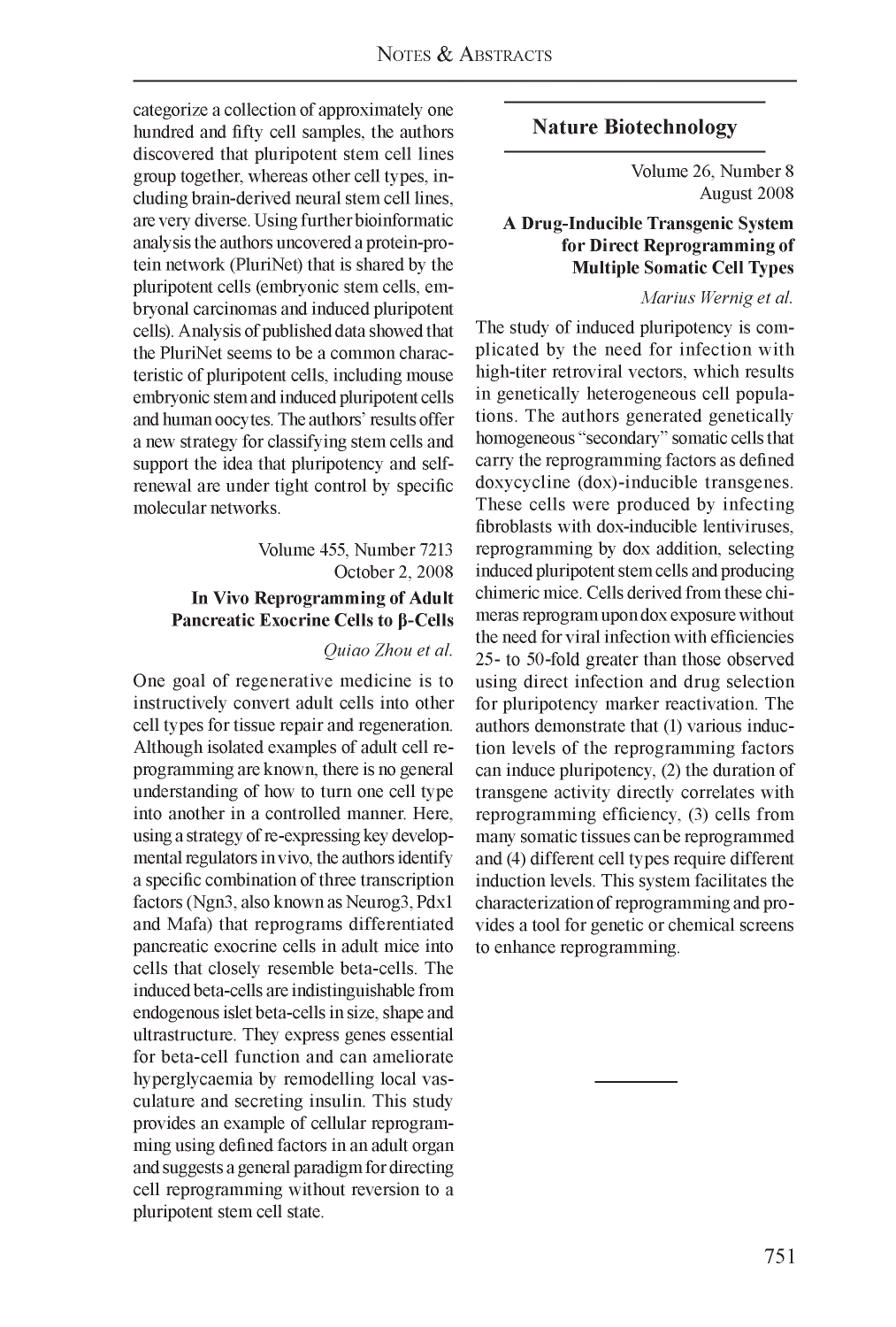# **Nature Medicine**

Volume 14, Number 8 August 1, 2008

## Mouse Embryonic Stem Cell-Based Functional Assay to Evaluate Mutations in BRCA2

*Sergey G. Kuznetsov et al.*

Individuals with mutations in breast cancer susceptibility genes BRCA1 and BRCA2 have up to an 80 percent risk of developing breast cancer by the age of seventy. Sequencing-based genetic tests are now available to identify mutation carriers in an effort to reduce mortality through prevention and early diagnosis. However, lack of a suitable functional assay hinders the risk assessment of more than nineteen hundred BRCA1 and BRCA2 variants in the Breast Cancer Information Core database that do not clearly disrupt the gene product. The authors have established a simple, versatile and reliable assay to test for the functional significance of mutations in BRCA2 using mouse embryonic stem cells (ES cells) and bacterial artificial chromosomes and have used it to classify seventeen sequence variants. The assay is based on the ability of human BRCA2 to complement the loss of endogenous Brca2 in mouse ES cells. This technique may also serve as a paradigm for functional analysis of mutations found in other genes linked to human diseases.

# **PLoS One**

Volume 3, Number 6 June 18, 2008

# Sexually Antagonistic Selection in Human Male Homosexuality

*Andrea Camperio Ciani, Paolo Cermielli, and Giovanni Zanzotto*

Several lines of evidence indicate the existence of genetic factors influencing male homosexuality and bisexuality. In spite of its relatively low frequency, the stable perma-

nence in all human populations of this apparently detrimental trait constitutes a puzzling "Darwinian paradox." Furthermore, several studies have pointed out relevant asymmetries in the distribution of both male homosexuality and of female fecundity in the parental lines of homosexual verses heterosexual males. A number of hypotheses have attempted to give an evolutionary explanation for the long-standing persistence of this trait, and for its asymmetric distribution in family lines; however a satisfactory understanding of the population genetics of male homosexuality is lacking at present. The authors perform a systematic mathematical analysis of the propagation and equilibrium of the putative genetic factors for male homosexuality in the population, based on the selection equation for one or two diallelic loci and Bayesian statistics for pedigree investigation. They show that only the two-locus genetic model with at least one locus on the X chromosome, and in which gene expression is sexually antagonistic (increasing female fitness but decreasing male fitness), accounts for all known empirical data. The authors' results help clarify the basic evolutionary dynamics of male homosexuality, establishing this as a clearly ascertained sexually antagonistic human trait.

> **PNAS: Proceedings of the National Academy of Sciences USA**

> > Volume 105, Number 27 July 8, 2008

#### PET and MRI Show Sifferences in Cerebral Asymmetry and Functional Connectivity between Homo- and Heterosexual Subjects

#### *Ivanka Savic and Per Lindstrom*

Cerebral responses to putative pheromones and objects of sexual attraction were recently found to differ between homo- and heterosexual subjects. Although this observation may merely mirror perceptional differences, it raises the intriguing question as to whether